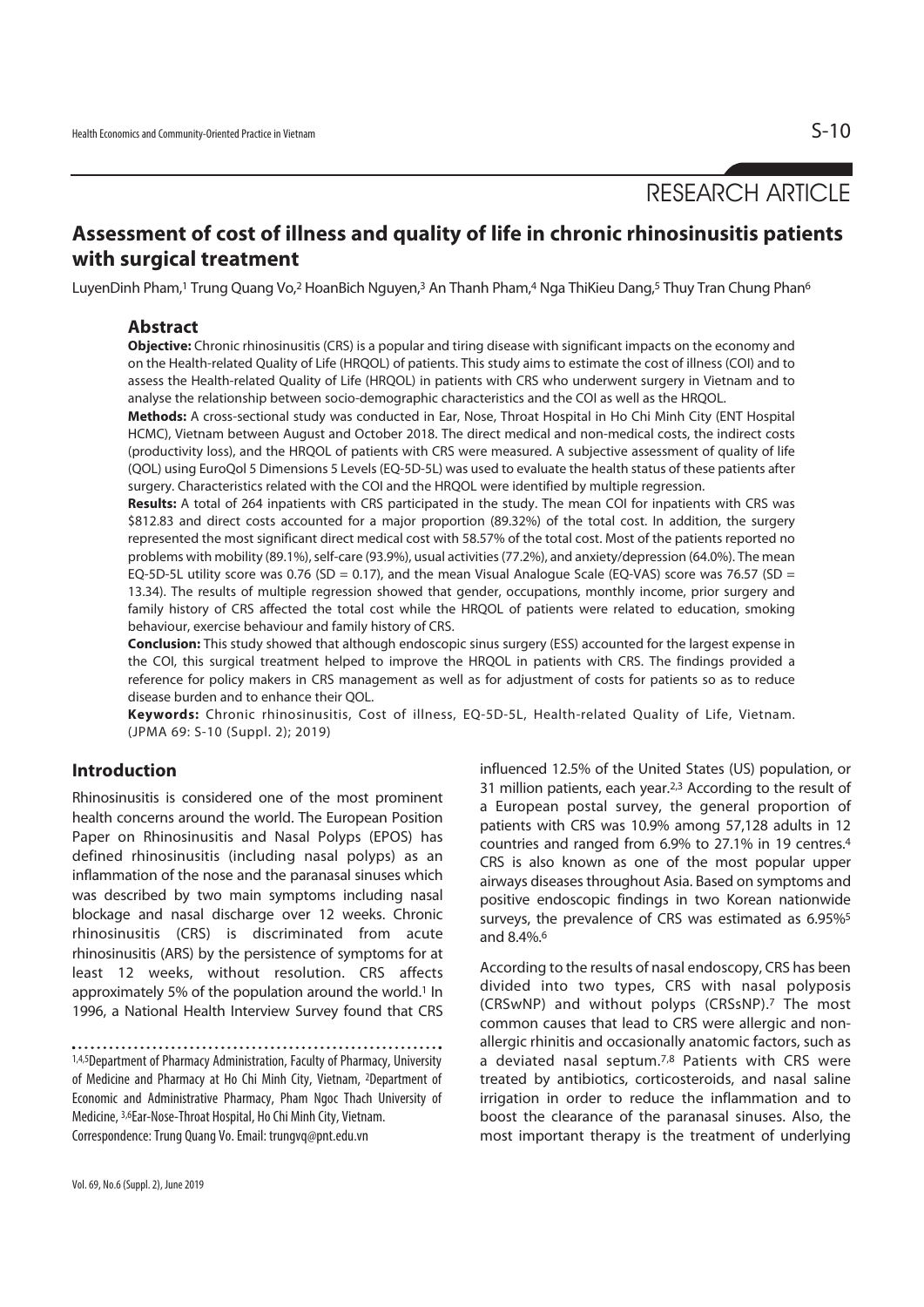disease processes, such as environmental allergies. However, when this treatment is not effective for patients, finally endoscopy sinus surgery is required to improve the control of CRS symptoms and the quality of life (QOL).

Symptoms of CRS have been determined to have negative effects on the quality of life of patients as well as on the cost of treatment. Several studies have calculated the overall direct cost of CRS, and a study in 2016 adjusted estimates appear to between \$10 and 13 billion annually in the US.9 Meanwhile, the indirect cost of CRS is estimated to be over \$20 billion per year. Even though not all patients with CRS need surgery, it is true that endoscopic sinus surgery (ESS) can bring numerous benefits to patients with refractory CRS. Therefore, it is essential to identify the cost of ESS to guide economic evaluations.

The overall cost of ESS is different among countries worldwide. The cost of ESS in the Canadian healthcare system (\$3,500 per case) is lower than half of the cost in the US (\$8,00 per case). The results of studies in the Taiwan and India depicted that the overall procedural cost of ESS was \$1,800, and \$1,000 in 2014, respectively.10 Numerous studies around the world have analyzed the effects of this disease on the social economy. In 1999, Ray et al. used the 1987 Medical Expenditure Panel Survey (MEPS) database to analyse the direct costs of sinus disease. They suggested that the financial burden of sinus disease was nearly \$5.6 billion per year.11 In 2007, Bhattacharyya identify the incremental health care use and expense associated with CRS in the US by MEPS.12 The study performed a dramatic increase in the expense for the health care of CRS patients from 1996 by approximately \$8.6 billion per year. According to a recent systematic review that evaluated the available literature about the COI of CRS, Smith et al. (2015) concluded that the overall cost of CRS was \$22 billion in US society.10

QOL is increasingly used to evaluate treatment effectiveness. The World Health Organization (WHO) has provided a definition of the QOL as a perception of individuals about their position in the background of the culture and the tradition in which they live. Moreover, it incorporates the physical state, mental condition, level of independence, social relationships, personal beliefs of a person, as well as the relationship between humans and the environment in a complicated way. EuroQol 5 Dimensions 5 Levels (EQ-5D-5L) has been widely used to assess the Health-related Quality of Life (HRQOL) of CRS patients. This questionnaire describes the health status of respondents on five dimensions, including mobility, selfcare, usual activities, pain/discomfort, and anxiety/depression, and there are five levels of response: no problem, slight problems, moderate problems, severe

problems, and extreme problems. Additionally, a visual analogue scale (EQ-VAS) is another part of EQ-5D-5L, which can be used by patients to evaluate their health themselves by using a range of score between 0 (the worst health you can imagine) and 100 (the best health you can imagine). Results from the questionnaire not only analyse the patients' HRQOL but also translate into health utility scores.

A study by Remenschneider et al. (2014) described the role and applicability of the EQ-5D-5L questionnaire for the assessment of the general HRQOL in patients with CRS.13 Furthermore, in order to determine the different impacts of CRS symptoms on the general QOL in patients, a study in the US (2015) used responses to three questionnaires, including the Sino-nasal Outcome Test (SNOT -22), the EQ-5D, and the EQ-5D- VAS.14

The purpose of this study was two-fold. Firstly, we analyzed the economic impact of surgical treatment on patients with CRS in Ear, Nose, Throat Hospital in Ho Chi Minh City (ENT Hospital HCMC), Vietnam, by estimating the cost of illness. Secondly, we evaluated the QOL of these patients using the EQ-5D-5L questionnaire. By defining accurate costs, physicians may enhance the value of treatment by appropriately utilizing health care resources for the correct patient within an optimal time. In addition, the outcome of this study can inform patients before they consent to an operation.

#### **Patients and Methods**

Ethical approval was obtained from ENT Hospital HCMC and University of Medicine and Pharmacy at Ho Chi Minh City. Written informed consent was acquired from inpatients and their caregivers who were involved in the study, before the specimen collection and the questionnaire survey began. In the beginning, participants were informed that they could withdraw their consent at any moment during the study and that this would not influence to their care in the hospital. Additionally, all participants were managed appropriately following the guidelines applied at ENT Hospital HCMC.

ENT Hospital HCMC is a primary specialty hospital with a total of 150 inpatient beds. This hospital performs medical examinations, treatments and reception, and it handles all emergency cases related to ear, nose and throat. It is also the place to intern for medical schools such as University of Medicine and Pharmacy at Ho Chi Minh City and Pham Ngoc Thach University of Medicine.15 According to the data at the hospital, the total number of CRS inpatients who underwent surgery was estimated at between 1,500 and 1,700 people in the three years from 2015 to 2017.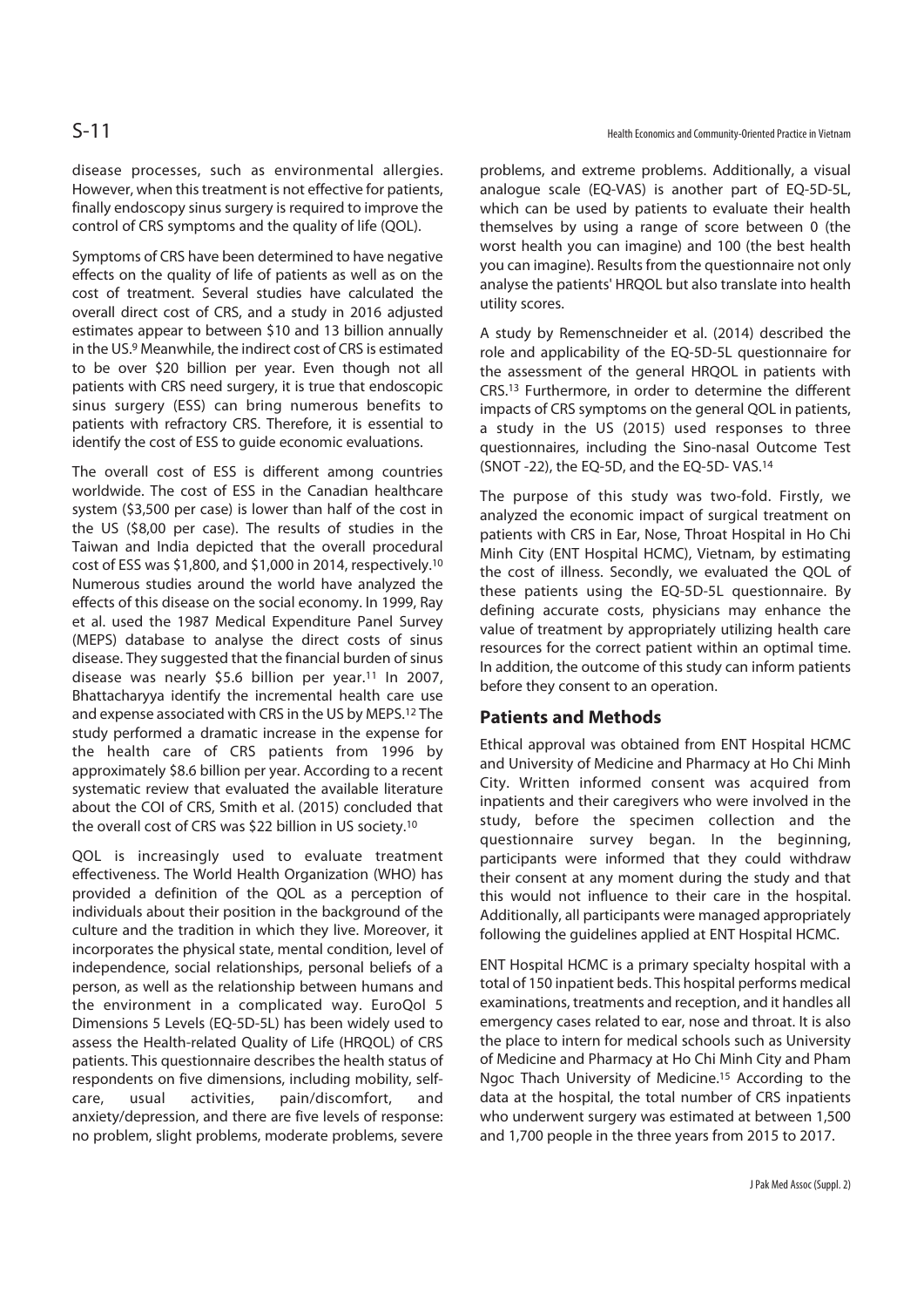We carried out a cross-sectional study enrolling inpatients with CRS after they underwent the endoscopic sinus surgery (ESS) at ENT Hospital HCMC, Vietnam, between August and October 2018. The study assessed two aspects, the cost of illness (COI) and the Heath-related Quality of Life (HRQOL). The scope of COI can cover the incidence or prevalence of the disease, and financial issues, including direct and indirect costs that result from premature death, disability, or injury due to the corresponding disease. The goal of a COI study to explore and calculate all the costs of a particular disease. The output provides the total burden of a specific disease in countries around the world. The cost of illness estimates follow the sum-all costs and the prevalence-based approach from a societal perspective in Vietnam. We also used the HRQOL to evaluate the health status of patients with CRS after sinus surgery at ENT Hospital HCMC.

This study collected resource data from ENT Hospital HCMC and estimated direct medical costs based on the primary resource. The data were taken from the patients' medical records, which were located in the hospital's electronic database. We also determined the costs that patients and their families had to pay during the time at hospitalization and analysed their HRQOL after surgery. The data from patients with CRS after surgery and their caregivers (if any), including socio-demographic characteristics on direct costs and indirect costs before registering ENT Hospital HCMC and after discharge, and direct nonmedical costs and indirect cost at this hospital, were collected by using a structured questionnaire. The social characteristics of patients were gender, age, living area, marital status, educational level, occupations, monthly income, CRS duration, prior surgery, smoking behaviour, exercise behaviour, and family history of CRS. The occupations and monthly income of the caregivers were also reported. We asked patients about indirect costs based on the number of lost working days and about direct medical costs besides the costs of the course of treatment at ENT Hospital HCMC, namely, direct nonmedical costs, including the costs of food, transportation (except ambulances), accommodation, and hiring carriers. Similarly, we asked about the indirect costs of patients for treatment at the hospital and direct nonmedical costs.

In addition, six questions from the EQ-5D-5L questionnaire were used to evaluate the QOL of patients on the day of the assessment. The Vietnamese version of the EQ-5D-5L was validated and used in a study.16 The results of all questions were converted to utility scores, between 0 (death) and 1.0 (perfect health). Moreover, values less than zero represented

states worse than death.

Face-to-face interviews were conducted by trained undergraduate students from the Faculty of Pharmacy at University of Medicine and Pharmacy at Ho Chi Minh City, Vietnam. The interviewer collected personal information about patients and their caregivers, direct costs, and indirect costs. Subsequently, we interviewed these patients again seven days after discharge. The interviewer collected information on the costs if patients received a follow-up examination.

The sample consisted of inpatients at ENT Hospital HCMC who underwent endoscopic sinus surgery for CRS. To evaluate the representativeness of the study population, individuals with CRS were identified with the disease diagnosis code J32 in the 10threvision of the International statistical classification of diseases and related health problems (ICD-10 code).17 This study included patients who met the following two criteria: inpatients who had been assigned an ICD-10 code of J32 and had received surgical treatment for CRS. The information came from medical records of patients in the hospital's electronic database. Patients who were foreigners and those who could not communicate in Vietnamese due to physical or mental handicaps were taken off the study. We also excluded patients who declined participation in the study or refused treatment at ENT Hospital HCMC or transferred to other healthcare facilities.

The cost categories included two parts which were direct costs and indirect costs. Direct costs comprised direct medical costs and direct non-medical costs. For specifically evaluating CRS, direct medical costs tended to be in several domains of resource consumption, such as diagnostic tests, physician visits, prescribed medical therapy, surgery, and hospitalizations. We summarized medical resources from the data at ENT Hospital HCMC and then undertook the total direct medical cost.

In contrast, direct non-medical costs were directly related with the treatment but were not medical in nature. These were estimated by adding the cost of meals, transportation (except ambulances), accommodation, and informal care service for patients and their family members. Indirect costs were lost resources which are commonly considered as "productivity costs" since they result from lost work in two forms including absenteeism from one's job (missed work) and presenteeism (reduced productivity while at work).9 To estimate the indirect costs, we recorded the total number of days off for routine medical visits based upon information provided by patients and their caregivers, and we multiplied this by the daily income. Regarding daily income, we asked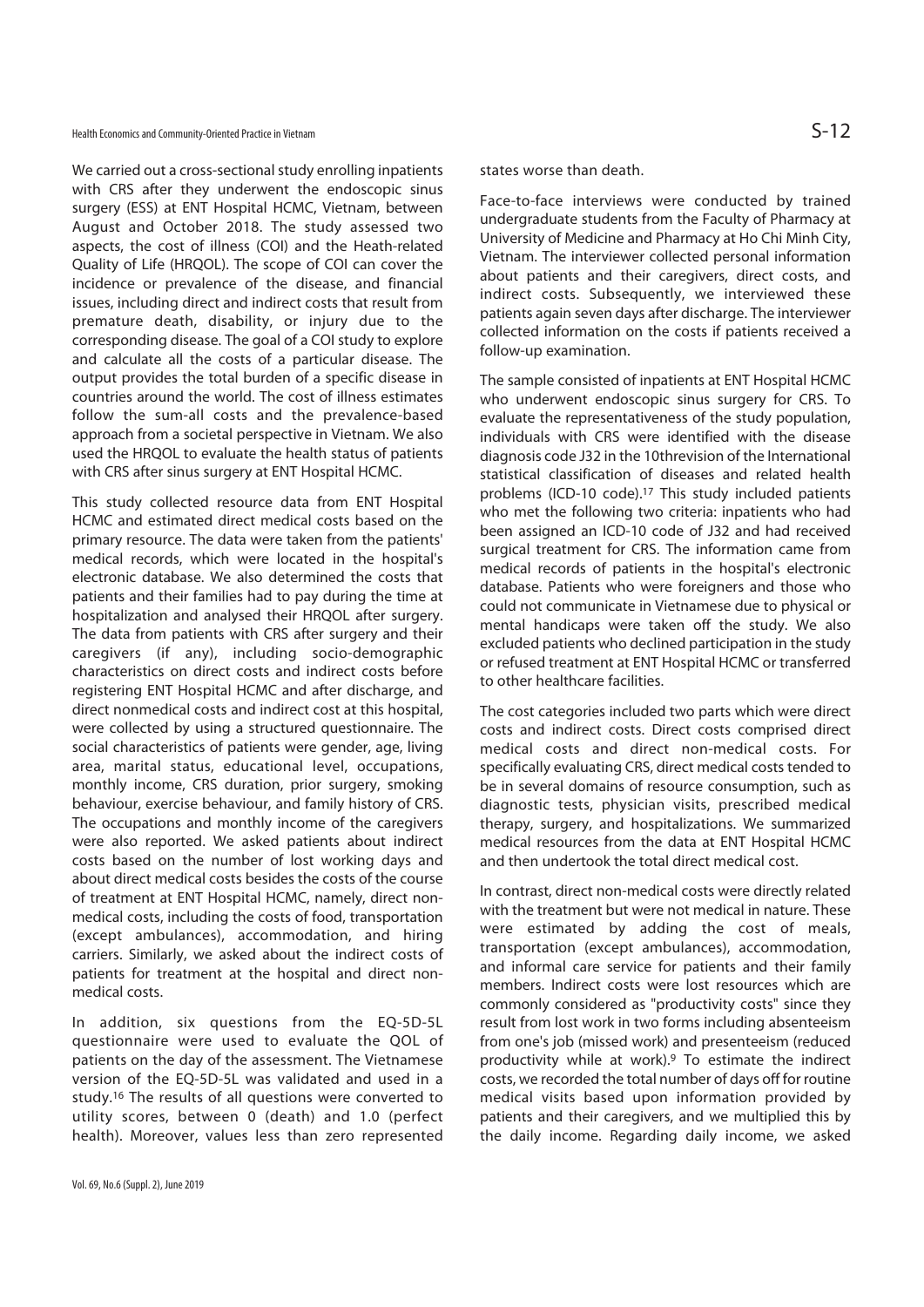participants to report the amount of money they earned from employment monthly, and then the average daily income was calculated by dividing the monthly income by the number of days worked per month (30 days).

The QOL of CRS patients was measured using the EQ-5D-5L questionnaire. The five domains contain mobility, selfcare, usual activities, pain/discomfort, and anxiety/depression. There were five responses in a domain and each response represented a level of health state, from no problems (level 1) to extreme problems (level 5). It is advantageous to transform five levels of the response into "no problems" (level 1) and "problems" (from levels 2 to level 5). Hence, we changed the analysis the result of five levels of the response into of reported problems. Five levels of each domain can be combined with 3,125 possible health states, from 11111 (best health) to 55555 (worst health) (18). Each health state can be converted into a single utility score by an interim scoring for the EQ-5D-5L questionnaire. The utility scores are presented in country-specific value sets. In our study, we explored utility scores by using the Thailand value set, from -0.452 to 1, because of the unavailability of a Vietnamese crosswalk value set. The EQ-5D-5L questionnaires also included a VAS to measure the patient's self-reported health state on the day when the survey was completed.

### **Statistical Analysis**

Data were collected in coded form from the questionnaire and entered into Microsoft Excel 2016 for Windows®. Subsequently, data was cleaned and imported to SPSS® (Statistical Package for the Social Sciences) 20.0 software for analysis. For the socio-demographic characteristics such as age groups, gender, and living area, categorical variables were statistic summarized by valid frequencies and percentages. All costs were measured in terms of the Vietnamese currency (dong [d]) and were presented in US dollars (\$) by using the August 2018 exchange rate of \$1  $= 23.200$  d.<sup>19</sup> We estimated direct medical costs direct non-medical costs, and indirect costs, according to each patient's medical diagnosis before admission, at hospitalization and after discharge.

For QOL assessments, we obtained EQ-5D-5L profiles according to age groups, and calculated utility scores and VAS scores based on all of the characteristics. The EQ-5D-5L profile was described as the frequency and the percentage of patients reporting no problem and problem in each domain. Five levels of health status in each domain of the EQ-5D-5L questionnaire along a Likert scale converting into categorical values (problems vs. no problems) has been illustrated in

previous studies.20,21 Due to the normal distribution of utility scores and VAS scores, the differences between average scores in each characteristic were tested by using t-test (for gender, living area, marital status, prior surgery, exercise behavior, and family history of CRS) and Analysis of Variance (ANOVA one way) (for age groups, education, occupations, monthly income, and smoking behavior). Furthermore, we used multiple regression analysis to explore relationships between characteristics and the total costs as well as the HRQOL. It is considered to show a statistical significance if a Pvalue is less than 0.05.

### **Results**

Table-1 shows the social-demographic characteristics of inpatients with CRS at ENT Hospital HCMC.

Table-2 presents the amounts of the direct and indirect costs among patients with CRS undergoing surgery at ENT Hospital HCMC.

Table-3 illustrates the cost of illness (COI) per patient and the proportion of direct costs of CRS by socialdemographic characteristics.

Table-4 shows the frequencies of reported problems for each domain by age groups.

Table-5 summarizes the mean EQ-5D utility scores and VAS scores by the different characteristics of patients.

Table-6 depicts the results of multiple regression on the factors related to the cost of treatment and the HRQOL of patients with CRS at ENT Hospital HCMC.

### **Discussion**

CRS is an inflammatory disease of the of the nose and the nasal sinuses with the high prevalent that often influences negatively to the QOL of patients. Additionally, this disease also produces a significant financial issue on health systems around the world. In this study, we have assessed the COI and HRQOL of patients with CRS undergoing surgery using a questionnaire survey of 264 patients at ENT Hospital HCMC.

The total COI for patients with CRS was \$214,587.11 and the mean cost was \$812.83 per respondent. Of the total, direct costs accounted for \$191,663.26 (89.32%), while indirect costs amounted to \$ 22,923.85 (10.68%). Food was the most significant item of direct nonmedical costs at \$ 8,156.68 and it accounted for 3.80% of the total cost (Table-2). Among direct medical costs of inpatients at ENT Hospital HCMC, surgery took the largest share with 58.77%. In contrast, Caulley et al. (2015) found that the office-based spending (\$1,615 per person per year) was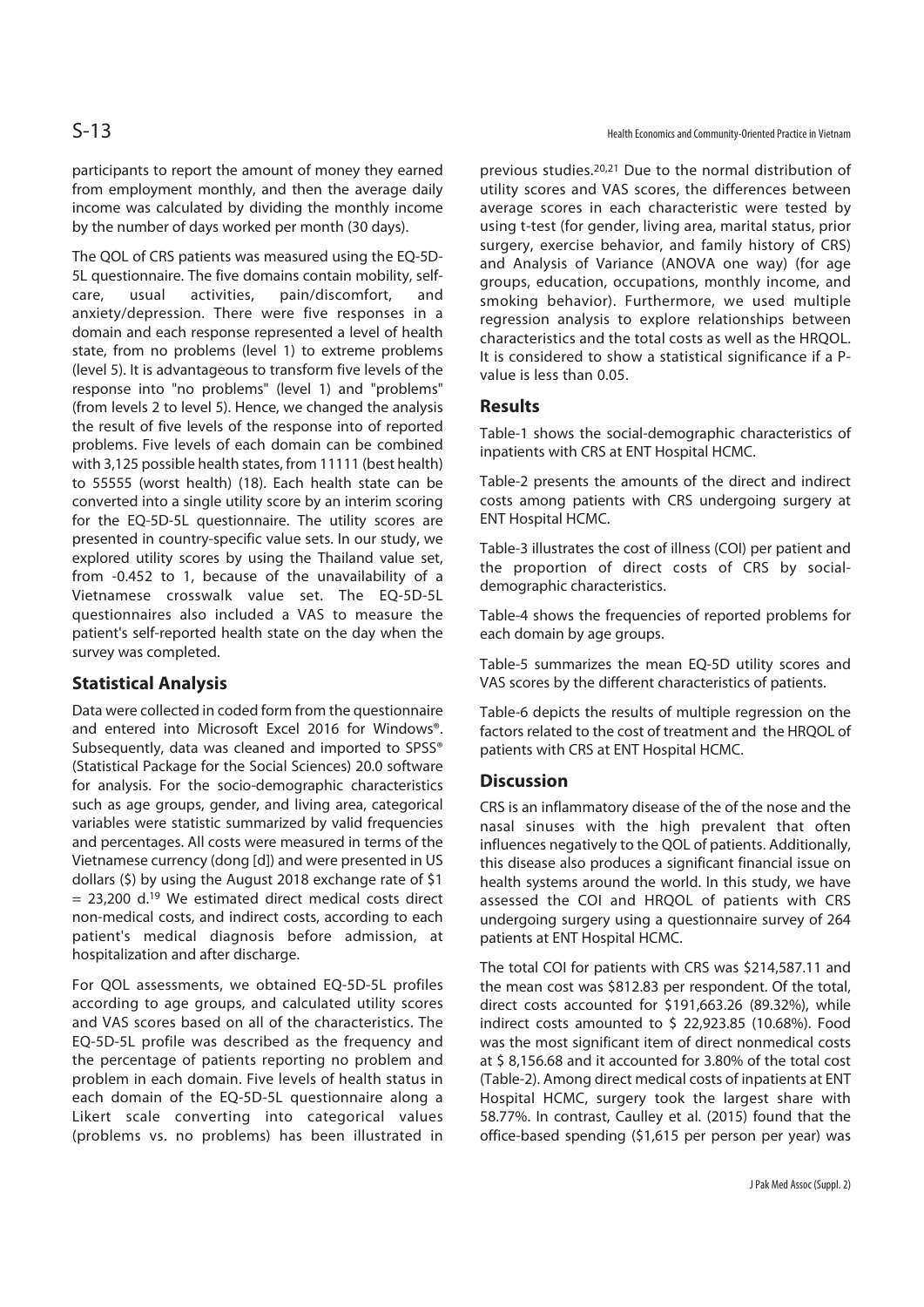Health Economics and Community-Oriented Practice in Vietnam  $S-14$ 

Table-1: Social-demographic characteristics of patients with chronic rhinosinusitis (N=264).

| Characteristics             | Number (n)  | Percentage (%) |
|-----------------------------|-------------|----------------|
| Gender                      |             |                |
| Male                        | 121         | 45.8           |
| Female                      | 143         | 54.2           |
| Age (years)                 |             |                |
| $<$ 15                      | 10          | 3.8            |
| $15 - 24$                   | 28          | 10.6           |
| $24 - 64$                   | 203         | 76.9           |
| $\geq 65$                   | 23          | 8.7            |
| Mean (SD)*                  | 43.3 (15.3) | Median 46.0    |
| Living area                 |             |                |
| Urban                       | 176         | 66.7           |
| Rural                       | 88          | 33.3           |
| <b>Marital status</b>       |             |                |
| Single                      | 46          | 17.4           |
| Married                     | 218         | 82.6           |
| Education                   |             |                |
| <b>Illiterate</b>           | 10          | 3.8            |
| Primary school              | 39          | 14.8           |
| Secondary school            | 101         | 38.3           |
| High school                 | 57          | 21.6           |
| Vocational training/College | 22          | 8.3            |
| <b>University</b>           | 21          | 8.0            |
| Postgraduate education      | 14          | 5.2            |
| <b>Occupations</b>          |             |                |
| <b>Students</b>             | 23          | 8.7            |
| <b>Farmers</b>              | 34          | 12.9           |
| Workers                     | 41          | 15.5           |
| <b>Public servants</b>      | 25          | 9.5            |
| <b>Businessmen</b>          | 37          | 14.0           |
| <b>Housewives</b>           | 44          | 16.7           |
| Unemployed                  | 6           | 2.3            |
| Retired                     | 23          | 8.7            |
| Others <sup>(a)</sup>       | 31          | 11.7           |
| Monthly income (\$)         |             |                |
| < 215                       | 58          | 22.0           |
| $215 - 430$                 | 85          | 32.2           |
| $430 - 645$                 | 16          | 6.1            |
| $\geq 645$                  | 13          | 4.9            |
| No response                 | 92          | 34.8           |
| Disease duration (years)    |             |                |
| Mean (SD)                   | 11.2 (12.0) | Median (7.0)   |
| Prior surgery               |             |                |
| No                          | 205         | 77.7           |
| Yes                         | 59          | 22.3           |
| Smoking                     |             |                |
| No                          | 220         | 83.3           |
| Yes                         | 20          | 7.6            |
| Used to smoke               | 24          | 9.1            |
| Exercise                    |             |                |
| No                          | 91          | 34.5           |
| Yes                         | 173         | 65.5           |
| <b>Family history</b><br>No | 185         |                |
|                             |             | 70.1           |
| Yes                         | 79          | 29.9           |

Abbreviation: SD: Standard Deviation

Note: (a): Others include accountants, mechanics and foremen.

the largest component of expenses for patients with CRS and contributed 32.4% of the total expense.22

Various international studies have analyzed the economic burden of CRS. In 1994, Murphy et al. described the annual expenditure for managing the CRS of patients in the US was nearly \$4.3 billion (about \$7.3 billion in 2018 dollars).23 In 2011, Bhattacharyya et al. evaluated the overall direct US healthcare expenditure of patients with CRS to be approximately \$8.6 billion in 2008 (about \$9.9 billion in 2018 dollars).<sup>12</sup> By conducting a cohort study with the participation of patients with refractory CRS in the US, Rudmik et al. represented the indirect costs equally \$10,077 per patient per year in 2015 (approximately \$10,662 in 2018 dollars).24 The overall cost estimated for the treatment of patients with CRS from our study was much lower than the results from the studies above. The reason was the difference in the design of our study compared with other studies, such as the overall cost of facility charges, including government payment and the payment in part by patients.

It is essential to identify the cost of ESS because ESS is a wide-used treatment for CRS patients. In addition, the overall cost of ESS was not unified in the globe because it depended on the country. A study of Friedman et al. showed the cumulative cost of ESS was estimated to be \$13,574.35 per patient in 2008 (\$15,622.71 in 2018 dollars).25 In 2011, Bhattacharyya et al. undertook a claims-based study and they calculated the cost of outpatient ESS and of the post-procedure care during forty-five days (debridement and medical therapy) as a ranged of \$7,554 and \$7,898 (from \$8,408 to \$8,791 in 2018 dollars).26 Gliklich et al. (1998) yielded the most accurate cost analyses and presented this cost between \$6,490 and \$7,550 (from \$10,015 to \$11,651 in 2018 dollars).27 The study by Au et al. (2012) evaluated the cost of patient ESS from the perspective of the Canadian government payer using a time-driven activity-based costing (TD-ABC) model. This study identified the overall cost of ESS for the patient to be \$3,510.31 (\$5,125.13 in 2018 dollars).28 Our study calculated the average cost of surgical treatment for the patient to be \$477.70 and it was lower than that of other countries.

Generally, symptoms of CRS may have a significant impact on the HRQOL of patients. The EQ-5D-5L questionnaire is a general health measure tool that can be supported to use for monitoring outcomes of patients of CRS.

In 2015, Remenschneider et al. highlighted the fact that ESS led to a lower percentage of patients reporting problems in the domains of usual activities (30.6% to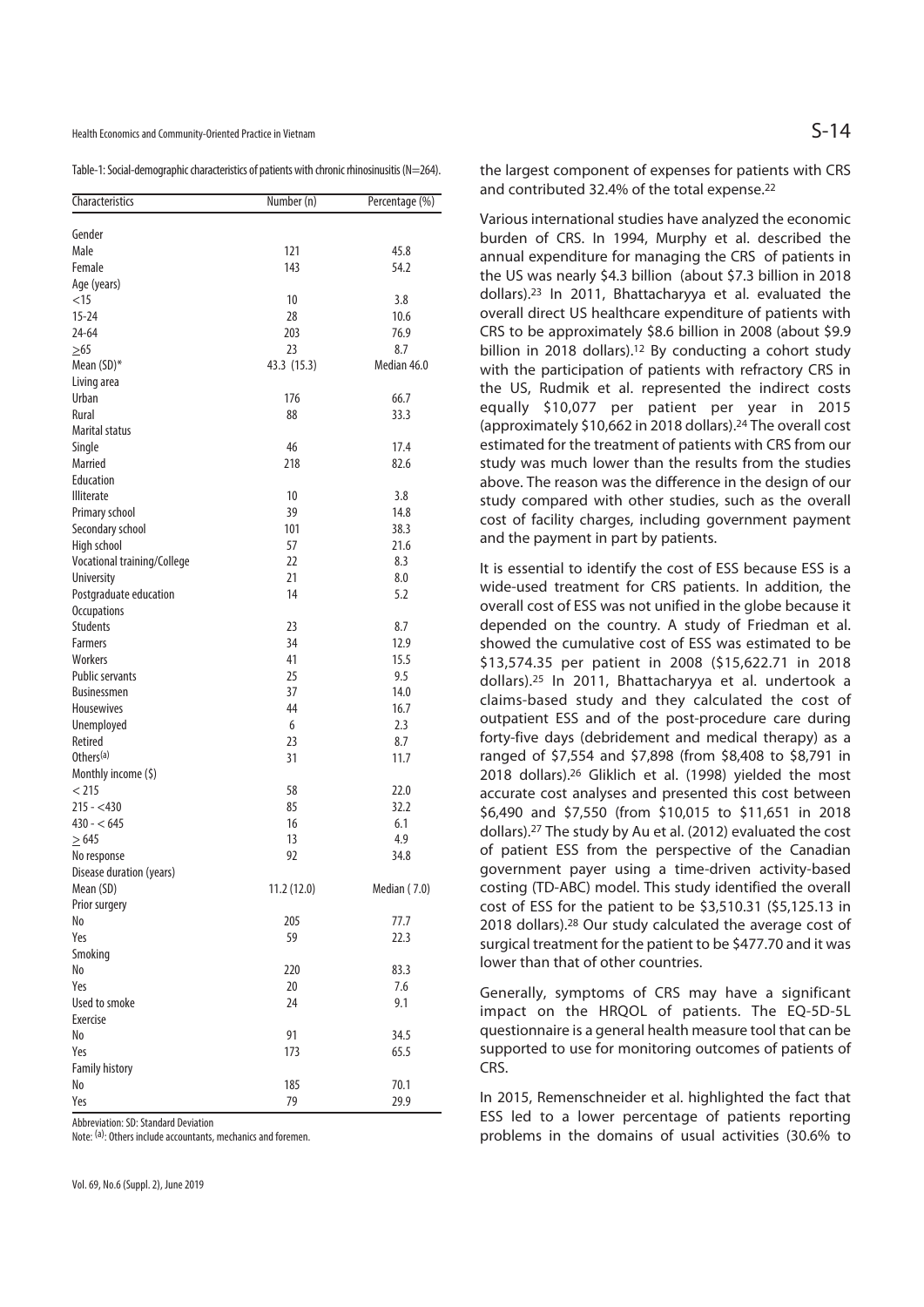Table-2: Direct and indirect costs among patients with chronic rhinosinusitis undergoing surgery (N=264).

| Cost components      | Cost(5)                    |              |        |        |        |        |
|----------------------|----------------------------|--------------|--------|--------|--------|--------|
|                      |                            | <b>Total</b> | Mean   | SD     | Median | %      |
| <b>Direct Costs</b>  |                            | 191,663.26   | 726.00 | 333.15 | 726.98 | 89.32  |
| Direct medical costs |                            | 168,283.01   | 637.44 | 320.20 | 636.46 | 78.42  |
|                      | Before admission           | 17,160.09    | 65.00  | 129.11 | 6.47   | 8.00   |
|                      | At hospitalization         | 144,705.16   | 548.13 | 286.56 | 562.92 | 67.43  |
|                      | Physician visits           | 32.81        | 0.12   | 0.40   | 0.00   | 0.02   |
|                      | Diagnostic test            | 4,531.48     | 17.16  | 12.05  | 21.82  | 2.10   |
|                      | Prescribed medical therapy | 3,263.65     | 12.36  | 5.56   | 11.45  | 1.52   |
|                      | Surgery                    | 126,112.41   | 477.70 | 275.42 | 491.38 | 58.77  |
|                      | <b>Medical supplies</b>    | 321.89       | 1.22   | 3.57   | 0.77   | 0.15   |
|                      | Hospitalization            | 2,909.77     | 11.02  | 22.57  | 0.00   | 1.36   |
|                      | Other costs <sup>(a)</sup> | 7,533.15     | 28.53  | 23.61  | 26.29  | 3.51   |
|                      | After discharge            | 6,417.76     | 24.31  | 33.93  | 8.62   | 2.99   |
|                      | Direct non-medical costs   | 23,380.25    | 88.56  | 44.25  | 86.01  | 10.90  |
|                      | <b>Before admission</b>    | 2,407.57     | 9.12   | 13.74  | 4.42   | 1.12   |
|                      | At hospitalization         |              |        |        |        |        |
|                      | Food                       | 8,156.68     | 30.90  | 19.66  | 25.86  | 3.80   |
|                      | Transportation             | 3,941.75     | 14.93  | 14.55  | 9.66   | 1.84   |
|                      | <b>Carrier fees</b>        | 4,949.14     | 18.75  | 15.60  | 20.69  | 2.31   |
|                      | After discharge            | 3,925.11     | 14.87  | 14.27  | 10.34  | 1.83   |
| Indirect costs       |                            | 22,923.85    | 86.83  | 68.35  | 86.21  | 10.68  |
|                      | Before admission           | 1,745.69     | 6.61   | 13.87  | 0.00   | 0.81   |
|                      | At hospitalization         | 19,220.55    | 72.81  | 61.30  | 64.66  | 8.96   |
|                      | After discharge            | 1,957.61     | 7.42   | 9.22   | 3.59   | 0.91   |
| <b>Total Costs</b>   |                            | 214,587.11   | 812.83 | 343.03 | 793.06 | 100.00 |

Abbreviation: SD: Standard Deviation

Note: <sup>(a)</sup>: Other costs include high technical services, ambulance fees and so on.

Table-4: Profile of EQ-5D-5L by age groups (N=264).

| <b>Domains</b>     |              | $<$ 15 |    | $15 - 24$ | $25 - 64$ |      | $\geq 65$ |       | Total |      |
|--------------------|--------------|--------|----|-----------|-----------|------|-----------|-------|-------|------|
|                    | n            | %      | n  | %         | n         | $\%$ | n         | %     | n     | %    |
| Mobility           |              |        |    |           |           |      |           |       |       |      |
| No problems        | 10           | 100.0  | 22 | 78.6      | 183       | 90.1 | 20        | 87.0  | 235   | 89.1 |
| Problems           | $\mathbf{0}$ | 0.0    | 6  | 21.4      | 20        | 9.9  | 3         | 13.0  | 29    | 10.9 |
| Self-care          |              |        |    |           |           |      |           |       |       |      |
| No problems        | 10           | 100.0  | 28 | 100.0     | 187       | 92.1 | 23        | 100.0 | 248   | 93.9 |
| Problems           | $\mathbf{0}$ | 0.0    | 0  | 0.0       | 16        | 7.9  | 0         | 0.0   | 16    | 6.1  |
| Usual activity     |              |        |    |           |           |      |           |       |       |      |
| No problems        | 10           | 100.0  | 22 | 78.6      | 149       | 73.4 | 23        | 100.0 | 204   | 77.2 |
| Problems           | 0            | 0.0    | 6  | 21.4      | 54        | 26.6 | 0         | 0.0   | 60    | 22.8 |
| Pain/Discomfort    |              |        |    |           |           |      |           |       |       |      |
| No problems        | 4            | 40.0   | 7  | 25.0      | 64        | 31.5 | 17        | 73.9  | 92    | 34.8 |
| Problems           | 6            | 60.0   | 21 | 75.0      | 139       | 68.5 | 6         | 26.1  | 172   | 65.2 |
| Anxiety/Depression |              |        |    |           |           |      |           |       |       |      |
| No problems        | 10           | 100.0  | 16 | 57.1      | 129       | 63.5 | 14        | 60.9  | 169   | 64.0 |
| Problems           | $\mathbf{0}$ | 0.0    | 12 | 42.9      | 74        | 36.5 | 9         | 39.1  | 95    | 36.0 |

19.4%), pain/discomfort (74.3% to 43.4%), and anxiety/depression (48.6% to 31.4%). Meanwhile, only a small minority of CRS patients reported problems with mobility and self-care (9% and 1%, in turn), and this distribution did not change after ESS.13 Compared to that study, our findings depicted the majority of patients with CRS at ENT Hospital HCMC reporting no problems in the four domains of mobility (89.1%), self-care (93.9%), usual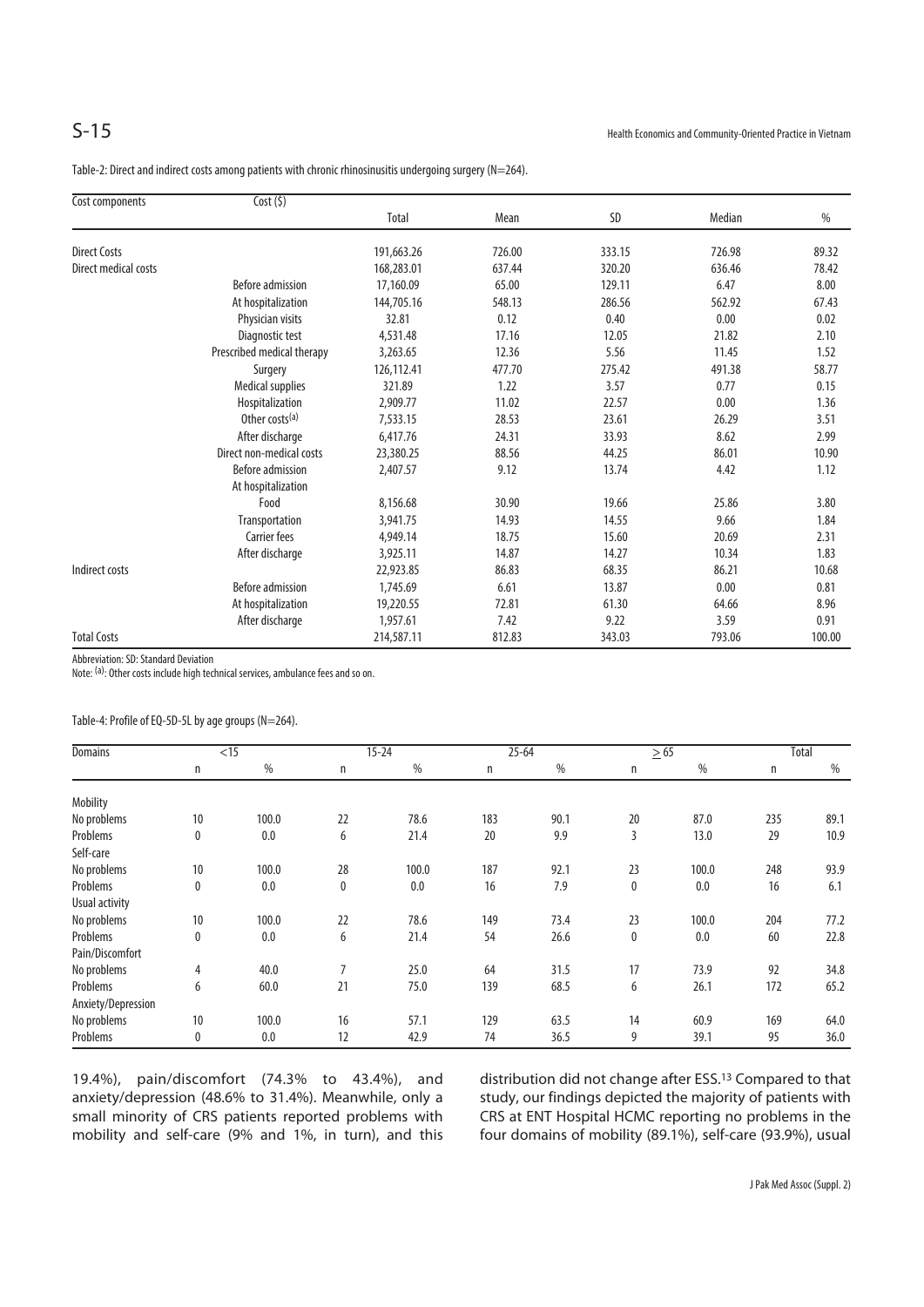Table-3: Cost of illness (COI) and proportion of direct costs in chronic rhinosinusitis by patient characteristics (N=264).

| Characteristics              | $COI$ per patient $(5)$ | Proportion of direct cost (%) |
|------------------------------|-------------------------|-------------------------------|
| Gender                       |                         |                               |
| Male                         | 886.75                  | 90.0                          |
| Female                       | 750.29                  | 88.6                          |
| Age (years)                  |                         |                               |
| < 15                         | 1,101.11                | 92.7                          |
| $15 - 24$                    | 851.09                  | 93.1                          |
| $25 - 64$                    | 805.79                  | 88.6                          |
|                              | 703.10                  | 88.7                          |
| $\geq 65$                    |                         |                               |
| Living area<br>Urban         |                         | 89.1                          |
| Rural                        | 793.32<br>851.86        | 89.7                          |
| <b>Marital status</b>        |                         |                               |
|                              |                         |                               |
| Single                       | 897.67                  | 92.6                          |
| Married                      | 794.93                  | 88.5                          |
| Education                    |                         |                               |
| <b>Illiterate</b>            | 628.87                  | 85.0                          |
| Primary school               | 818.19                  | 93.3                          |
| Secondary school             | 777.59                  | 88.4                          |
| High school                  | 893.16                  | 89.6                          |
| Vocational training/ College | 754.62                  | 91.3                          |
| University                   | 887.76                  | 86.6                          |
| Postgraduate education       | 835.57                  | 87.2                          |
| <b>Occupations</b>           |                         |                               |
| <b>Students</b>              | 1,127.89                | 93.4                          |
| <b>Famers</b>                | 675.22                  | 88.7                          |
| Workers                      | 749.23                  | 89.0                          |
| <b>Public servants</b>       | 898.36                  | 86.7                          |
| <b>Businessmen</b>           | 969.14                  | 89.0                          |
| Housewives                   | 685.35                  | 91.9                          |
| Unemployed                   | 608.61                  | 90.3                          |
| Retired                      | 817.89                  | 92.1                          |
| Others <sup>(a)</sup>        | 775.29                  | 83.1                          |
| Monthly income (USD)         |                         |                               |
| < 215                        | 634.11                  | 91.1                          |
| $215 - 430$                  | 882.02                  | 87.1                          |
| $430 - 645$                  | 727.97                  | 76.1                          |
| $\geq 645$                   | 1155.67                 | 80.7                          |
| No response                  | 827.90                  | 94.3                          |
| Prior surgery                |                         |                               |
| No                           | 862.65                  | 90.4                          |
| Yes                          | 639.74                  | 84.2                          |
| Smoking                      |                         |                               |
| No                           | 790.36                  | 88.9                          |
| Yes                          | 823.50                  | 92.6                          |
| Used to smoke                | 1,009.89                | 90.4                          |
| Exercise                     |                         |                               |
| No                           | 785.11                  | 90.0                          |
| Yeς                          | 827.41                  | 89.0                          |
| <b>Family history</b>        |                         |                               |
| No                           | 785.03                  | 87.9                          |
| Yes                          | 877.94                  | 92.3                          |

Note: (a): Others include accountants, mechanics and foremen.

activities (77.2%) and anxiety/depression (64.0%) (Table-4). By contrast, a majority of patients reported that they had problems in the pain/discomfort domain (65.2%). The higher frequencies of reporting problems in the pain/discomfort and anxiety/depression domains than in other domains can be explained by the negative effect of CRS and of the surgery on patients.

Overall, the mean EQ-5D utility score and EQ- VAS score were  $0.76$  (SD = 0.17) and 76.57 (SD = 13.49), respectively (Table-5). These results were consistent with the utility scores of different patients with CRS from a recent study by Bewick et al. In 2017, they reported that the mean utility score of patients from UK centers was 0.75.29

Moreover, our scores were lower than the utility score for the general Vietnamese population (0.91) in the Nguyen et al. study.30 In addition, Hoehle et al. (2016) carried out a prospective cross-sectional study of 131 US adult patients. They showed that the mean HUV was 0.86 (SD = 0.14),<sup>14</sup> which was higher than our finding. Meanwhile, their mean EO-VAS score was 73.7  $(SD = 19.2)^{14}$  not much lower than our result. The difference occurred because of the difference in cultural and social distinctions as well as the cross-walk value set used among different countries. The major reason was the use of the cross-walk value from Thailand instead of from Vietnam because the value set for the Vietnamese population was not available at the time we were conducting this study. Therefore, further studies should use a direct value set of Vietnamese preferences in order to evaluate the HRQOL of Vietnamese people accurately.

Our study demonstrated high utility scores, high VAS scores, and high frequencies of patients with no problems in their daily life after surgery. This related to the good QOL of patients because of the significant improvement in patients with CRS who underwent ESS.

The results of the multiple regression showed that gender  $(P=0.04)$ , occupations  $(P=0.02)$ , and prior surgery of CRS (P<0.01) were negatively associated with the total cost. Meanwhile, the total cost was found to increase positively with among monthly income  $(P=0.03)$  and family history of CRS (P=0.04) (Table-6). The most significant factors affecting the HRQOL of patients with CRS were smoking behaviour (P<0.01), followed by a family history of CRS (P<0.01), while education (P=0.02) and exercise behaviour (P=0.01) had the least effect on HRQOL.

This study has several limitations. Firstly, we performed a cross-sectional study in one ENT hospital during a short period of time and the sample was small. Thus, results cannot be generalized to the whole CRS patient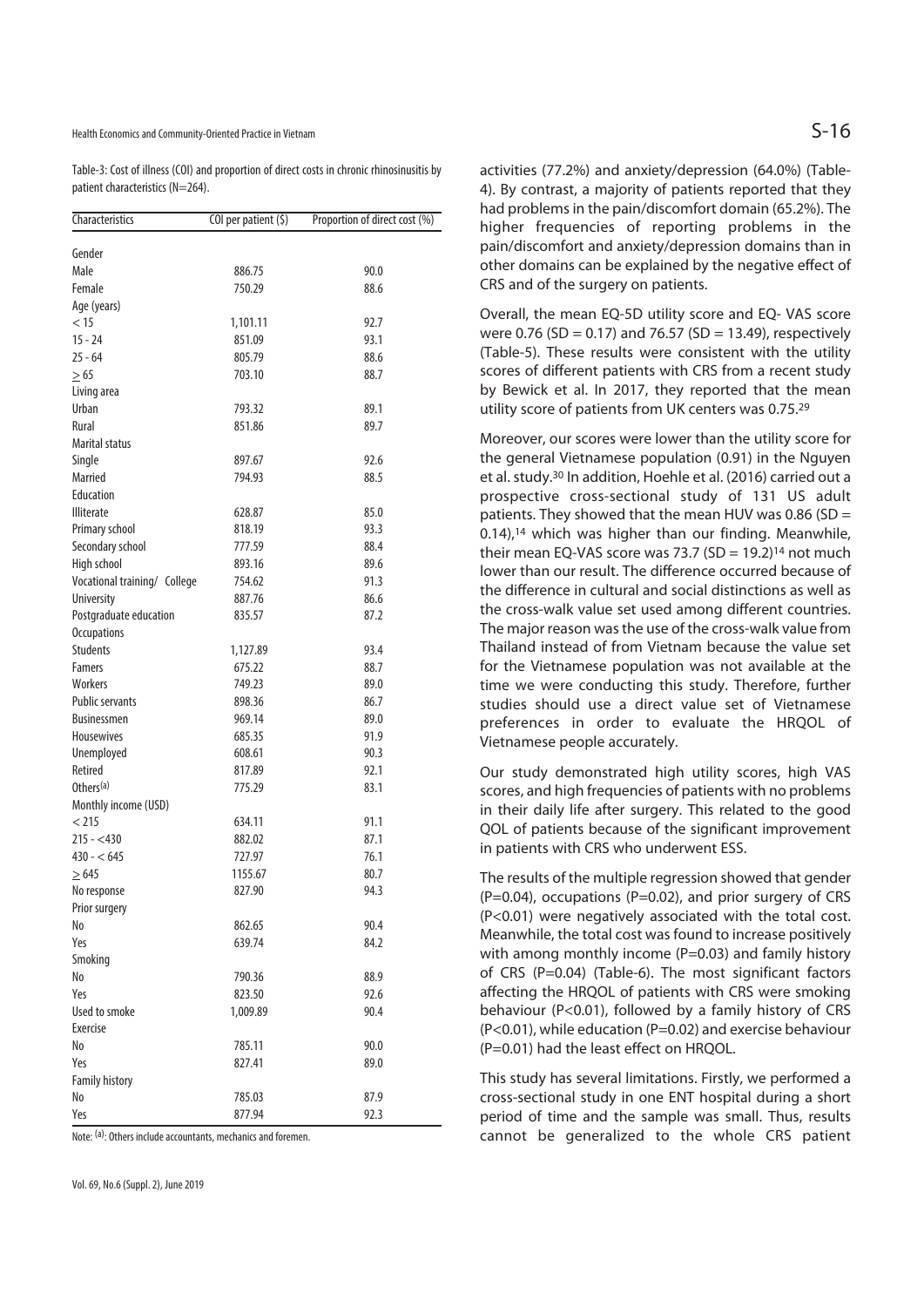Table-5: EQ-5D-5L utility scores and EQ-VAS scores by characteristics (N=264).

| Characteristics              | EQ-5D-5L utility scores |          |           | EQ-VAS scores |               |           |
|------------------------------|-------------------------|----------|-----------|---------------|---------------|-----------|
|                              | Mean                    | $SD$     | P - value | Mean          | $\mathsf{SD}$ | P - value |
| Gender                       |                         |          |           |               |               |           |
| Male                         | $0.80\,$                | 0.16     | < 0.01    | $78\,$        | 14            | 0.04      |
| Female                       | 0.73                    | 0.17     |           | 75            | 13            |           |
| Age (years)                  |                         |          |           |               |               |           |
| $<15$                        | 0.87                    | 0.11     | 0.02      | 79            | 7             | 0.34      |
| $15 - 24$                    | 0.76                    | 0.17     |           | 79            | 10            |           |
| $25 - 64$                    | 0.75                    | 0.17     |           | 76            | 14            |           |
|                              | 0.83                    | 0.17     |           | 73            | 18            |           |
| $\geq 65$                    |                         |          |           |               |               |           |
| Living area                  |                         |          |           |               |               |           |
| Urban                        | 0.76                    | 0.16     | 0.70      | 77            | 13            | 0.48      |
| Rural                        | 0.75                    | 0.18     |           | 76            | 15            |           |
| Marital status               |                         |          |           |               |               |           |
| Single                       | 0.77                    | 0.16     | 0.75      | $77\,$        | 11            | 0.67      |
| Married                      | 0.76                    | 0.17     |           | 76            | 14            |           |
| Education                    |                         |          |           |               |               |           |
| Illiterate                   | 0.86                    | 0.23     | < 0.01    | 77            | 18            | < 0.01    |
| Primary school               | 0.74                    | 0.20     |           | 69            | 12            |           |
| Secondary school             | 0.78                    | 0.15     |           | $77$          | 14            |           |
| High school                  | 0.78                    | 0.17     |           | 83            | 13            |           |
| Vocational training/ College | 0.65                    | 0.13     |           | 73            | 8             |           |
| University and more          | 0.67                    | 0.12     |           | 76            | 12            |           |
| Postgraduate education       | 0.82                    | 0.12     |           | 76            | 4             |           |
| Occupations                  |                         |          |           |               |               |           |
| Students                     | 0.82                    | 0.15     | < 0.01    | 81            | 9             | < 0.01    |
| Famers                       | 0.71                    | 0.16     |           | 74            | 14            |           |
| Workers                      | 0.77                    | 0.14     |           | 85            | 8             |           |
| Public servants              | 0.73                    | 0.14     |           | 79            | 11            |           |
| Businessmen                  | 0.79                    | 0.18     |           | 81            | 16            |           |
| Housewives                   | 0.76                    | 0.18     |           | $70\,$        | 14            |           |
| Unemployed                   | 0.86                    | 0.15     |           | 73            | 3             |           |
| Retired                      | 0.85                    | 0.16     |           | 73            | 16            |           |
| Others <sup>(a)</sup>        | 0.65                    | 0.16     |           | 71            | 11            |           |
| Monthly income (USD)         |                         |          |           |               |               |           |
| $<$ 215                      | 0.73                    | 0.16     | 0.39      | 78            | 14            | < 0.01    |
| $215 - 430$                  | 0.76                    | 0.14     |           | 79            | $10\,$        |           |
| $430 - 645$                  | $0.80\,$                | 0.19     |           | 83            | 9             |           |
| $\geq$ 645                   | 0.73                    | 0.22     |           | 83            | 19            |           |
| No                           | $0.78\,$                | $0.18\,$ |           | 71            | 14            |           |
| Prior surgery                |                         |          |           |               |               |           |
| $\rm No$                     | 0.77                    | 0.17     | 0.11      | $76\,$        | 13            | 0.49      |
| Yes                          | 0.73                    | 0.17     |           | $78\,$        | $16$          |           |
| Smoking                      |                         |          |           |               |               |           |
| $\operatorname{\mathsf{No}}$ | 0.73                    | 0.16     | < 0.01    | 76            | 13            | 0.12      |
| Yes                          | 0.91                    | 0.14     |           | $76\,$        | 14            |           |
| Prior                        | 0.89                    | 0.13     |           | 82            | 13            |           |
| Exercise                     |                         |          |           |               |               |           |
| $\operatorname{\mathsf{No}}$ | 0.72                    | 0.15     | < 0.01    | 75            | 12            | 0.13      |
| Yes                          | 0.78                    | 0.17     |           | $77\,$        | 14            |           |
| <b>Family history</b>        |                         |          |           |               |               |           |
| $\operatorname{\mathsf{No}}$ | 0.79                    | 0.16     | < 0.01    | 79            | 13            | < 0.01    |
| Yes                          | 0.69                    | 0.17     |           | $72\,$        | 14            |           |
| <b>Overall</b>               | $0.76\,$                | 0.17     |           | 76.57         | 13.49         |           |

Note: (a): Others include accountants, mechanics and foremen.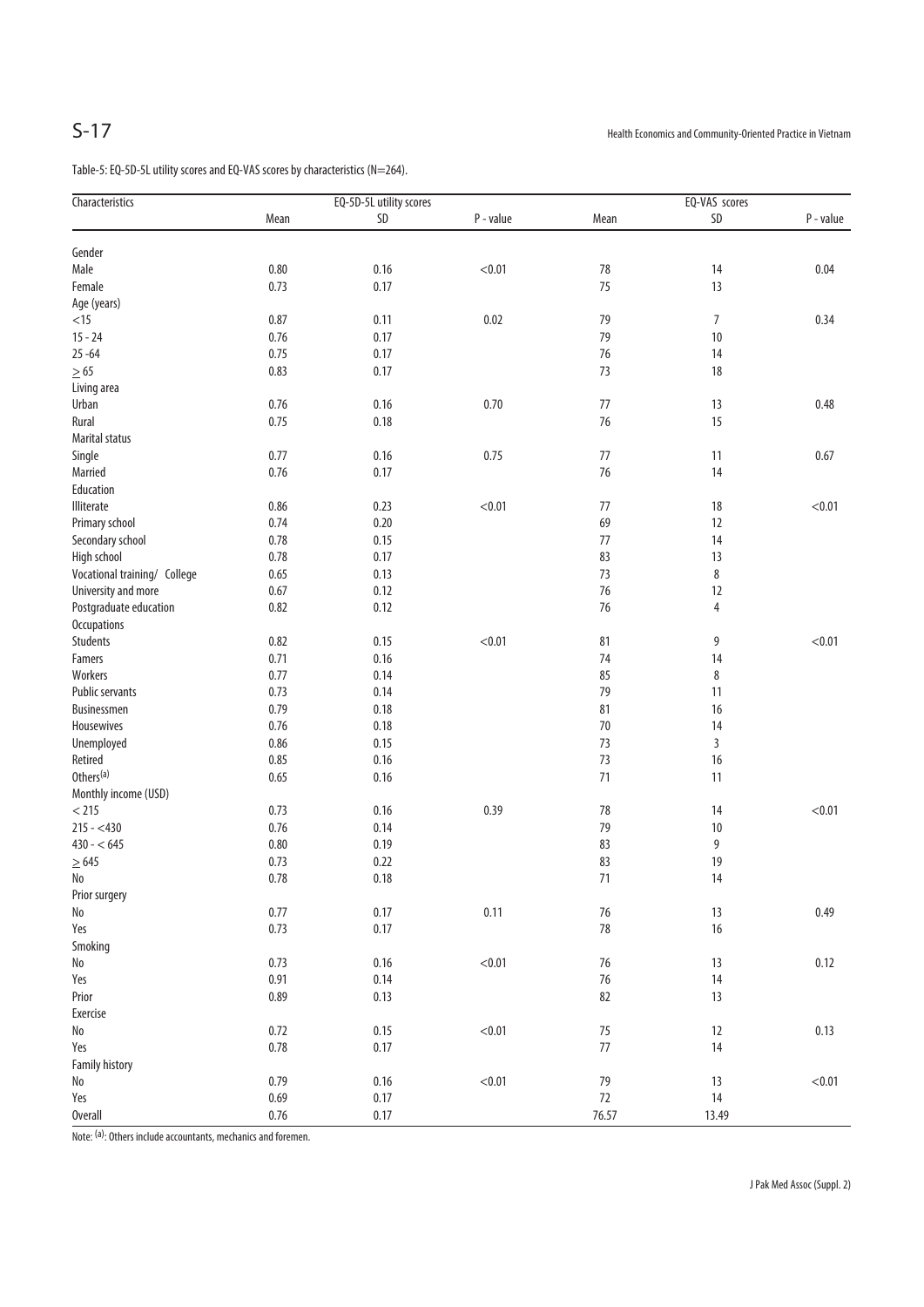Health Economics and Community-Oriented Practice in Vietnam  $S-18$ 

Table-6: Multiple regression models for cost of illness and quality of life in patients with chronic rhinosinusitis.

| Variables             |         | <b>Total cost</b> | Quality of life |         |  |
|-----------------------|---------|-------------------|-----------------|---------|--|
|                       | β       | P-value           | β               | P-value |  |
|                       |         |                   |                 |         |  |
| Gender                | $-0.14$ | 0.04              | $-0.07$         | 0.28    |  |
| Living area           | 0.01    | 0.97              | $-0.10$         | 0.09    |  |
| Marital status        | 0.07    | 0.31              | $-0.01$         | 0.93    |  |
| Education             | 0.10    | 0.12              | $-0.14$         | 0.02    |  |
| <b>Occupations</b>    | $-0.15$ | 0.02              | $-0.12$         | 0.05    |  |
| Monthly income        | 0.14    | 0.03              | 0.07            | 0.24    |  |
| Prior surgery         | $-0.27$ | < 0.01            | $-0.10$         | 0.09    |  |
| Smoking               | 0.10    | 0.13              | 0.33            | < 0.01  |  |
| Exercise              | 0.06    | 0.29              | 0.16            | 0.01    |  |
| <b>Family history</b> | 0.12    | 0.04              | $-0.24$         | < 0.01  |  |

population in Vietnam. Secondly, participants might have come from varied areas and used different health service before entering to the hospital. Thirdly, we based the direct costs before admission and after discharge from ENT Hospital HCMC on patients' opinions. Their opinions may have been incorrect. Lastly, the direct medical costs at ENT hospital HCMC were estimated using a source of unit cost reference that may lead to bias.

As the Vietnamese EQ-5D-5L aimed to assess the HRQOL of the general population possible, we did not use specific instruments validated for patients with CRS. Further researches related to CRS should be recommended to use disease-specific instruments. Additionally, our study contributes important observations that will be useful for the economic evaluation of health services and a better understanding of the burden of CRS across different countries. In spite of the limitations of studies on the COI and QOL, the governments of many countries continue to encourage researchers to perform them. The reason is that policy-makers concern with information about the economic impact of diseases to be a helpful input for a treatment programme in the future.

#### **Conclusion**

Our study presents information about the burden of disease in patients with CRS and their HRQOL after ESS at ENT Hospital HCMC, Vietnam. Investigation of the COI showed that surgical treatment was the largest expense. Moreover, this present study confirms previous findings and contributes additional evidences that suggest ESS can enhance the HRQOL of patients with CRS. Because chronic patients incur many kinds of cost in healthcare systems, the definition of the long-term cost of treatment for patients with CRS should be considered in future researches. Also, this may possibly identify patients who are at high risk of incurring high costs in the future. Policymakers need to understand and should notice the design, the implementation, and the evaluation of support programmes for patients with CRS and for their families, especially in the field of financial evaluation of treatments. This solution is not only to reduce the burden of disease but also to improve the HRQOL of patients.

**Acknowledgement:** The authors would like to acknowledge the ENT Hospital HCMC and University of Medicine and Pharmacy at Ho Chi Minh for protocol approval prior to conducting this study. They also acknowledge the contribution of the interviewers and the patients who voluntarily participated in the study. They express their gratitude to all staff at Professional Healthcare Management, Education and Research Center (ProHES) for their support.

**Disclaimer:** None to declare.

**Conflict of Interest:** None to declare.

**Funding Disclosure:** None to declare.

### **References**

- Habib AR, Javer AR, Buxton JA. A population-based study investigating chronic rhinosinusitis and the incidence of asthma. Laryngoscope 2016;126:1296-302.
- 2. Adams PF, Hendershot GE, Marano MA. Current estimates from the national health interview survey, 1996. Vital Health Stat 1999;10:1-203.
- 3. Anand VK. Epidemiology and economic impact of rhinosinusitis. Ann Otol Rhinol Laryngol Suppl 2004;193:3-5.
- 4. Hastan D, Fokkens WJ, Bachert C, Newson RB, Bislimovska J, Bockelbrink A, et al. Chronic rhinosinusitis in Europe--an underestimated disease. A GA²LEN study. Allergy 2011;66:1216-23.
- 5. Kim YS, Kim NH, Seong SY, Kim KR, Lee GB, Kim KS. Prevalence and risk factors of chronic rhinosinusitis in Korea. Am J Rhinol Allergy 2011;25:117-21.
- 6. Ahn JC, Kim JW, Lee CH, Rhee CS. Prevalence and risk factors of chronic rhinosinusitus, allergic rhinitis, and nasal septal deviation: results of the Korean national health and nutrition survey 2008- 2012. JAMA Otolaryngol Head Neck Surg 2016;142:162-7.
- 7. Rosenfeld RM, Andes D, Bhattacharyya N, Cheung D, Eisenberg S, Ganiats TG, et al. Clinical practice guideline: adult sinusitis. Otolaryngol Head Neck Surg 2007;137(Suppl 3):S1-31.
- 8. Marple BF, Stankiewicz JA, Baroody FM, Chow JM, Conley DB, Corey JP, et al. Diagnosis and management of chronic rhinosinusitis in adults. Postgrad Med 2009;121:121-39.
- 9. Rudmik L. Economics of chronic rhinosinusitis. Curr Allergy Asthma Rep 2017;17:20.
- 10. Smith KA, Orlandi RR, Rudmik L. Cost of adult chronic rhinosinusitis: A systematic review. Laryngoscope 2015;125:1547-56.
- 11. Ray NF, Baraniuk JN, Thamer M, Rinehart CS, Gergen PJ, Kaliner M, et al. Healthcare expenditures for sinusitis in 1996: contributions of asthma, rhinitis, and other airway disorders. J Allergy Clin Immunol 1999;103:408-14.
- 12. Bhattacharyya N. Incremental health care utilization and expenditures for chronic rhinosinusitis in the United States. Ann Otol Rhinol Laryngol 2011;120:423-7.
- 13. Remenschneider AK, D'Amico L, Gray ST, Holbrook EH, Gliklich RE,